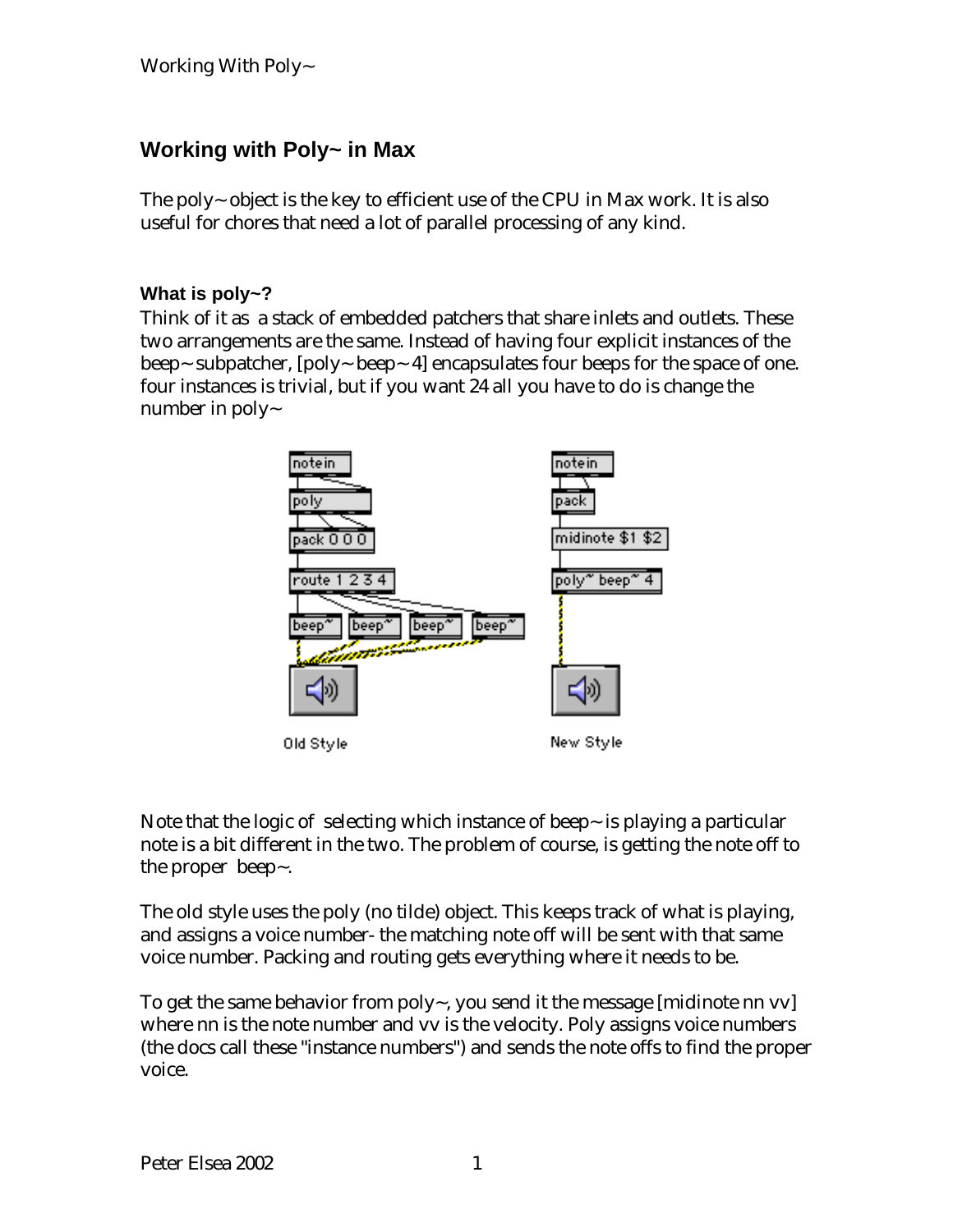If you send the message note (with whatever arguments you need), the behavior is simpler. The message goes to the next free voice, period.

There is a third way to manage the messaging in poly $\sim$ . It's a bit more complicated, but gives extra flexibility. The message "target n" sets voice n to be the recipient of whatever comes next. (not counting note or midinote of course). "Target 0" means send to all instances.



## **Thispoly~**

So how does the Poly~ know what voices are available for note and midinote messages? The embedded patcher has to tell it. Communication from the patcher up to poly $\sim$  is via the thispoly $\sim$  object. The most important thing the voice patcher sends to thispoly~ is a 1 (int or signal) to mark the voice as busy. To free up the voice, send a 0. If you forget this, poly will be monophonic. The easiest way to use thispoly~ is simply hook up the signal output to it. Then when the signal goes to zero, the voice is marked as free. (Thispoly~ seems to be tolerant of the occasional 0s that go by in an active signal.)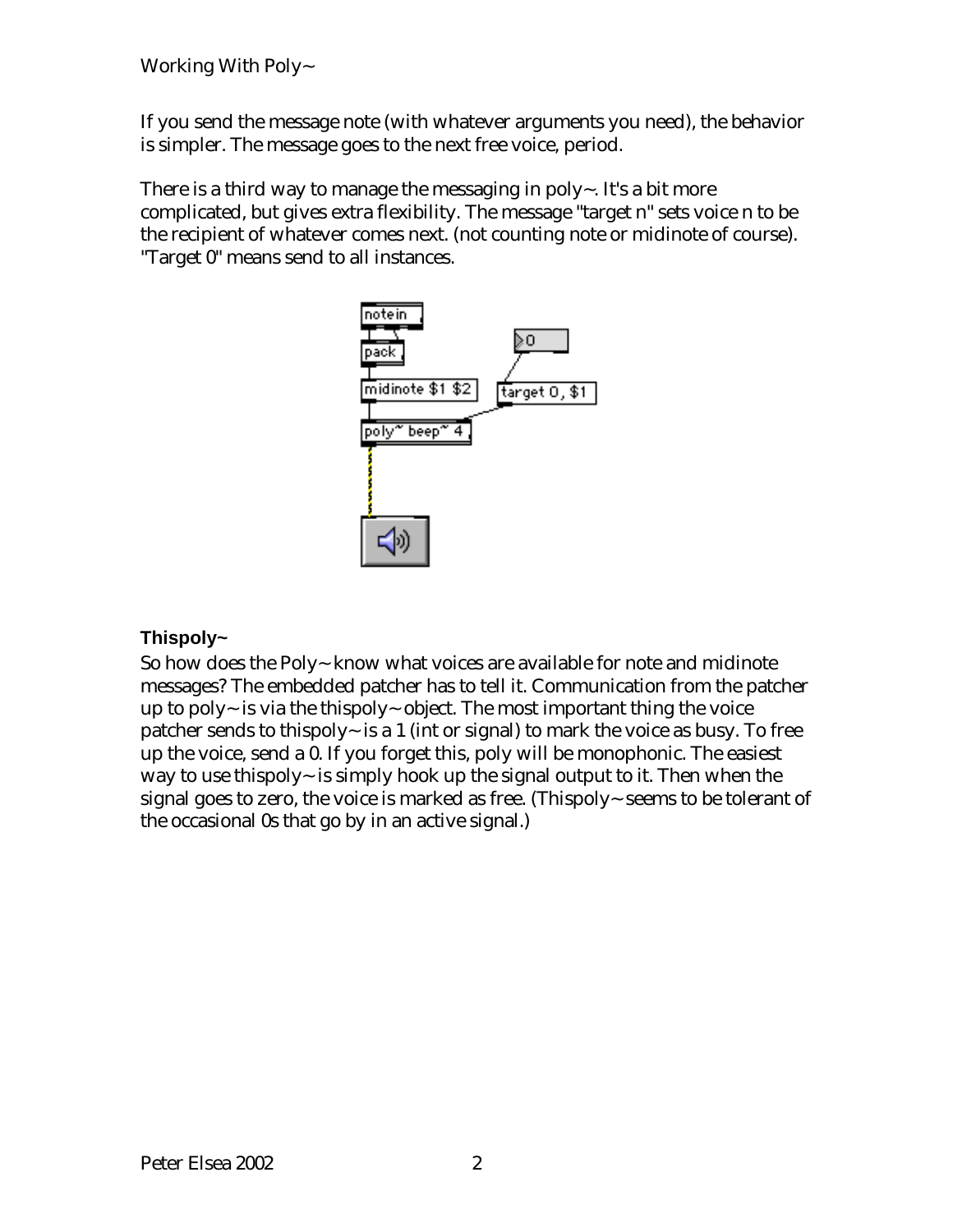Working With Poly~

Here's a simple voice that will work in a poly~:



The sound generator is phasor~ which makes a buzz.  $*$ ~ adjusts output level as controlled by line~, The patch is expecting a note number and velocity to turn it on and a note number and 0 to turn it off. You can see how this is split by the unpack, and sel 0. These send messages to line~ to give a quick attack and an adjustable release. Note that the velocity from sel is multiplied by 0.00078 to translate from velocities 0-127 to amplitude 0.0-0.10. It's important to keep the sum of all signals coming out of the poly~ under 1.0.

#### **In and Out**

The inputs to a patcher in poly~ are handled differently than they are in ordinary subpatchers. This example has both the old style and poly~ style inlets, so it will work either way. There are four new objects to get in and out of poly~:

- in x makes an inlet that will accept messages. x is the inlet number. If you use 4 for x there will be at least four inlets. These are the messages that are affected by target and note, with messages only appearing in the voices you choice.
- in~ x is a signal inlet. Signals go to all voices always. If an in and in~ have the same number, they will be the same inlet looking from the outside.
- out  $\sim$  x is a signal outlet. The signals from all the voices appear mixed at the outlet with no scaling, so it's easy to get distortion here.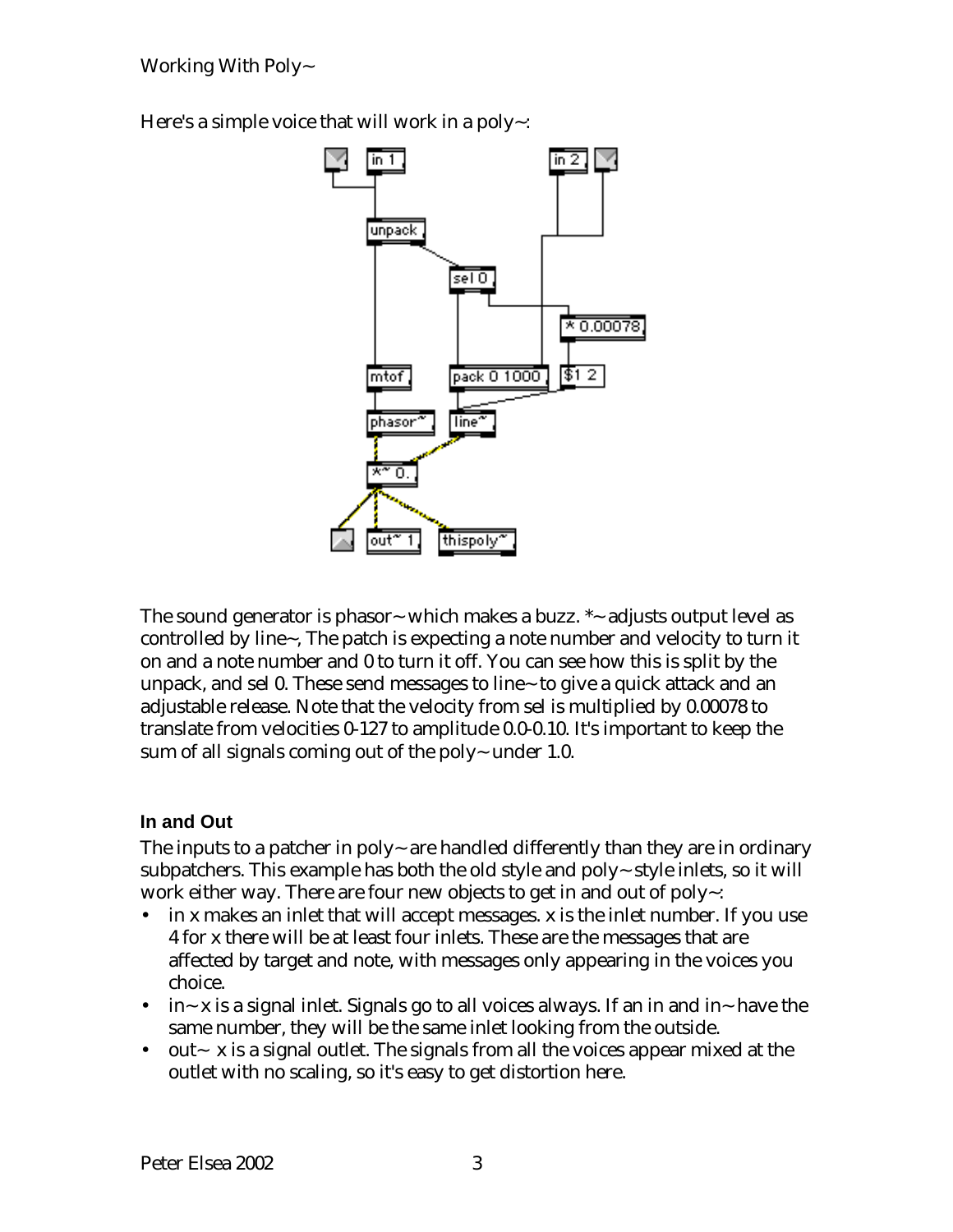Working With Poly~

• out x is a message outlet. The message outlets always appear to the right of the signal outlets, so if there are three out~s , out 1 will be the fourth outlet.

By the way- if you add these to a patcher that is already loaded in a poly $\sim$ , (and save it) the new outlets and inlets won't magically appear as they do with embedded patchers. To get them to show, edit the poly~ by selecting the argument and retyping it. (Strangely, the code inside is updated, so you only need to do this if the number of inlets or outlets changes.)

#### **Muting**

One of the more important features of poly $\sim$  is muting. If you have 24 instances of a complex patch in a poly~, you are going to chew up CPU pretty fast. It's nice to be able to turn off unneeded signal processing, and the mute message to thispoly~ will do that exactly that. No matter what you may read in the manual:

- mute 1 turns muting on, therefore the voice off
- mute 0 turns the voice on again.

The trick is to get muting to happen when the voice is really done, not just when the note off arrives. Here's our voice modified to mute when unneeded.

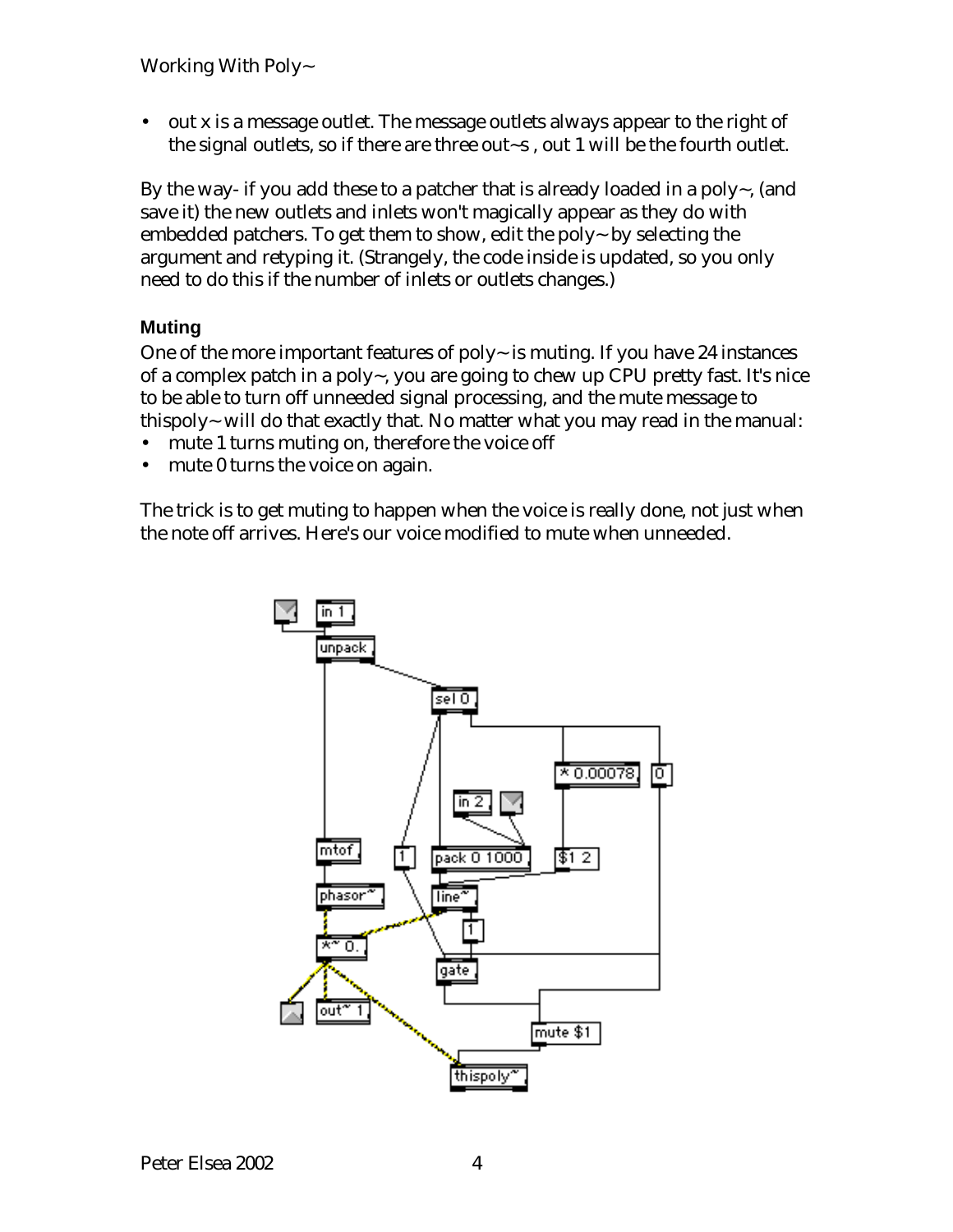When the note on comes in, the mute 0 happens unequivocally. We need to get the mute 1 from the bang at the end of line~, but this also bangs on the way up, so it has to be prevented by a gate until it's really needed. The right outlet of this poly~ shows the mute status, so its easy to test.

You can also mute voices from the outside, with the mute n 1/0 message to the poly~.

## **Ripoff**

No matter how many layers of polyphony you specify, eventually someone is going to put down one key too many. What happens then is called ripoff. Normally, if all of the voices in poly $\sim$  are busy, any new messages will be ignored. If you give poly~ the message steal 1, something will be shut off unexpectedly, probably with a click. Your voice patchers should be able to handle this by one of these methods:

- Fade out the playing voice just before the new note comes in. Since this requires predicting the future and I haven't written that object yet, it's not very practical.
- Delay the new note a bit while the old one fades. This may be OK in some cases, but you should be sure to delay only when it's absolutely necessary.
- Crossfade between the old note and the new note. This is my preferred approach.

To make a crossfade, we'll put a poly~ in the poly~ by building an intermediate patcher: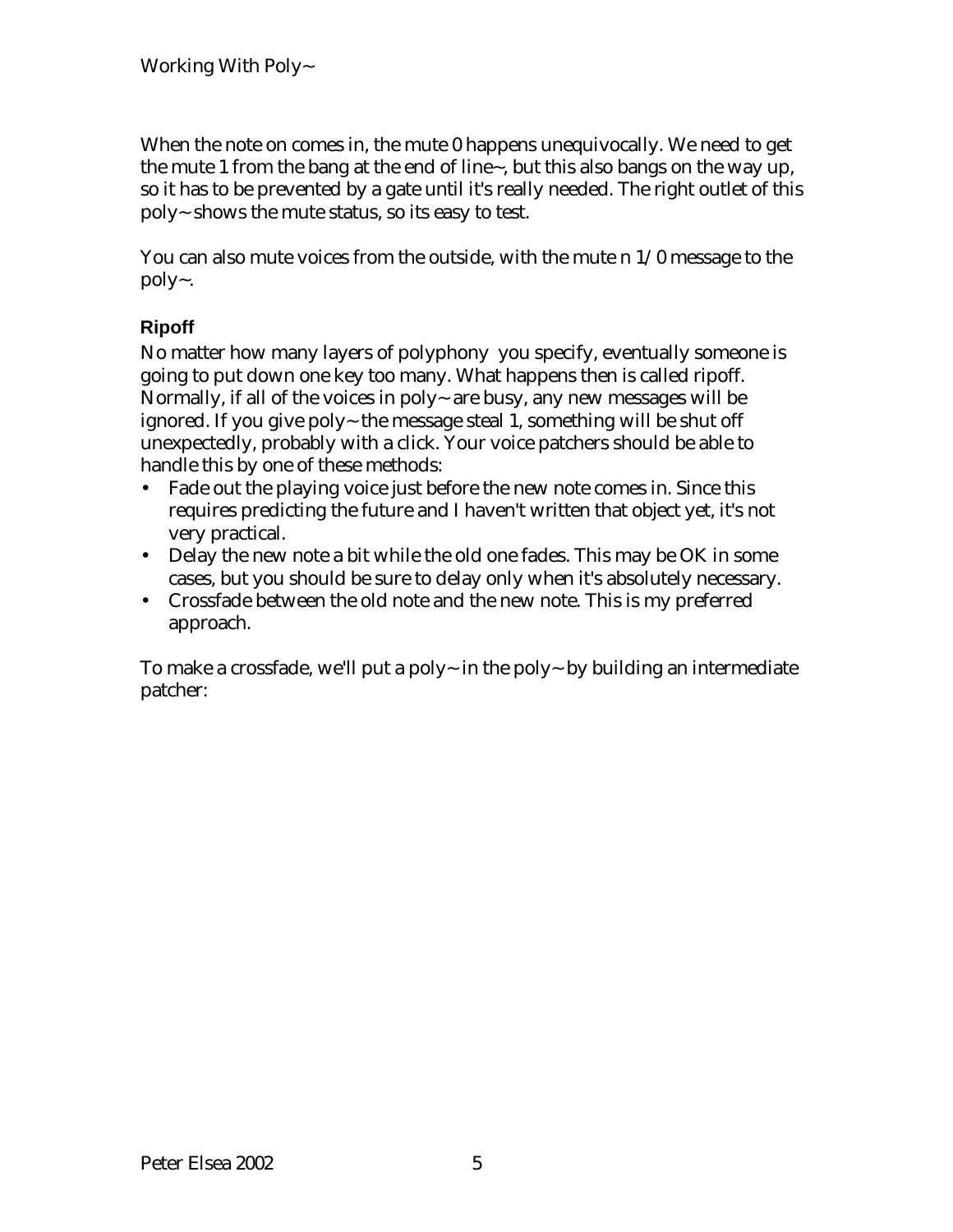

 The deepbeep~ patcher depends on the legato object (that's an Lobject) for the switching logic. Legato will provide a note off message for the playing note just before sending the new note. (Legato is a version of makenote. There's a duration parameter, which is set to 10 seconds in this example.)

#### **Target**

The target message allows you to control the action of poly more closely. Target n switches instance n to be the current recipient of all messages. (Signals go to all instances all the time, but you can use a targeted message to select a particular signal for a particular instance.

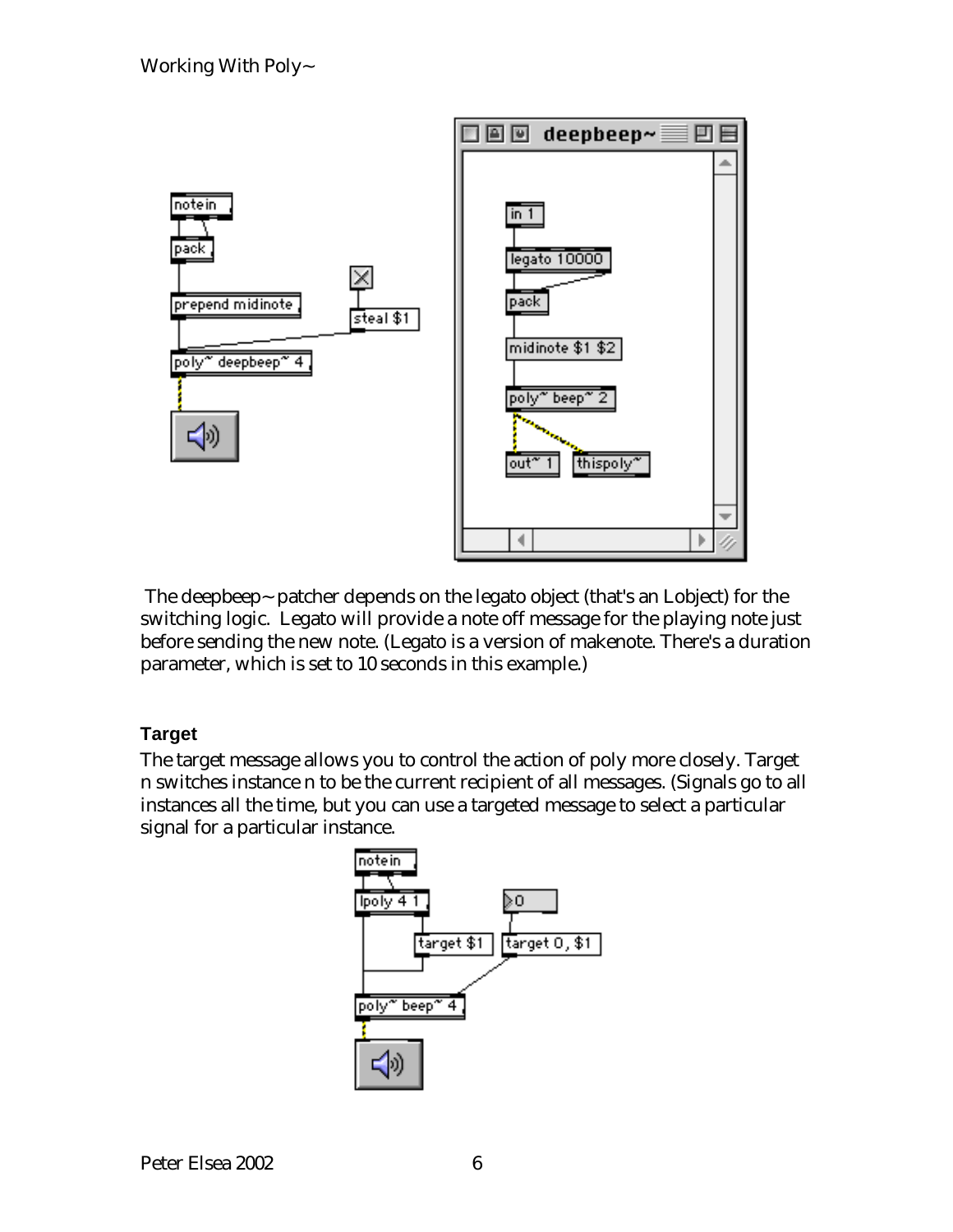Here, I'm using the lpoly<sup>1</sup> object to manage the polyphony of poly~. In this configuration, the voice number chooses the target before the note message arrives. Lpoly uses a ripoff algorithm I prefer to the one in poly~2. You can easily roll your own in a patcher object. The right inlet controls the decay time of the beep~ patcher. (see page 3) The target 0 preface sets all instances to receive the message.

#### **Other uses for poly~**

Poly is part of the MSP package, but its uses are not limited to audio. Here's an instance patcher that ramps from the current value to a new one:



output is channel, value

Note that it always passes the channel number through. But as we need to keep the current state of line associated with a channel, the master patcher uses target messages:

 $\overline{a}$  $^{\rm 1}$  This is a new version of lpoly I created after thinking about this example a bit. The second argument does two things. It switches the operation so the voice number comes out its own right outlet, and sets the number of the lowest voice. With only one argument, the voice number starts with 0 and is at the start of the output list, appropriate for route.

<sup>2</sup> Poly just rotates through voices starting from 1. Lpoly dumps the oldest voice, unless it is the lowest pitch.